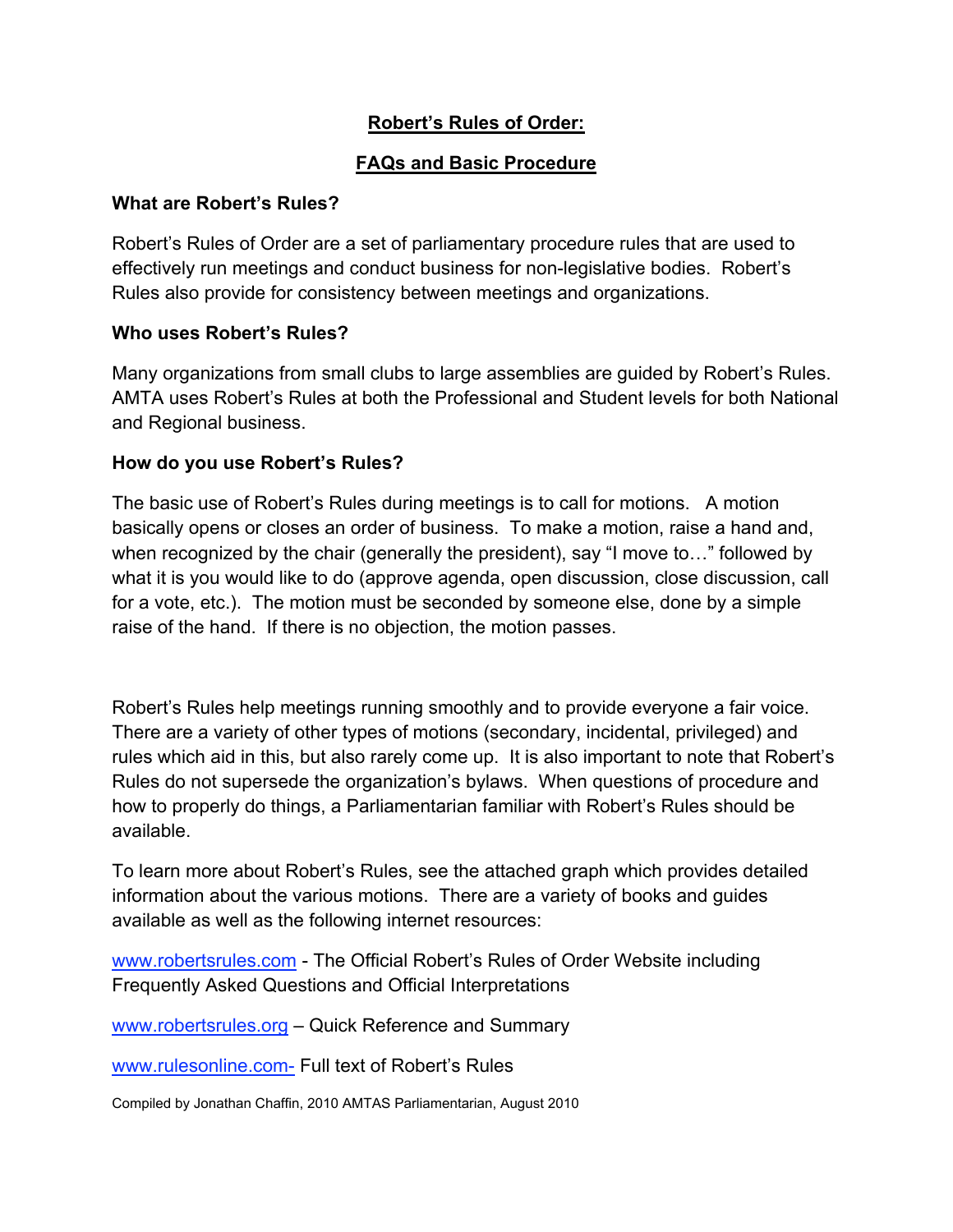# **Robert's Rules of Order Motions Chart**

Based on *Robert's Rules of Order Newly Revised (10th Edition)*

**Part 1, Main Motions.** These motions are listed in order of precedence. A motion can be introduced if it is higher on the chart than the pending motion. **§** indicates the section from Robert's Rules.

| §   | <b>PURPOSE:</b>                | <b>YOU SAY:</b>                                    | <b>INTERRUPT?</b> | <b>2ND?</b> | <b>DEBATE? AMEND?</b> |           | <b>VOTE?</b> |
|-----|--------------------------------|----------------------------------------------------|-------------------|-------------|-----------------------|-----------|--------------|
| §21 | Close<br>meeting               | I move to<br>adjourn                               | <b>No</b>         | Yes         | <b>No</b>             | <b>No</b> | Majority     |
| §20 | Take break                     | I move to<br>recess for                            | <b>No</b>         | Yes         | <b>No</b>             | Yes       | Majority     |
| §19 | Register<br>complaint          | I rise to<br>a question of<br>privilege            | Yes               | <b>No</b>   | <b>No</b>             | <b>No</b> | None         |
| §18 | Make follow<br>agenda          | I call for the<br>orders of the<br>day             | Yes               | <b>No</b>   | <b>No</b>             | <b>No</b> | None         |
| §17 | Lay aside<br>temporarily       | I move to lay<br>the question<br>on the table      | No                | Yes         | <b>No</b>             | No        | Majority     |
| §16 | Close debate                   | I move the<br>previous<br>question                 | <b>No</b>         | Yes         | <b>No</b>             | <b>No</b> | 2/3          |
| §15 | Limit or<br>extend<br>debate   | I move<br>that debate<br>be limited to<br>$\cdots$ | No                | Yes         | <b>No</b>             | Yes       | 2/3          |
| §14 | Postpone to a<br>certain time  | I move to<br>postpone the<br>motion to             | <b>No</b>         | Yes         | Yes                   | Yes       | Majority     |
| §13 | Refer to<br>committee          | I move to<br>refer the<br>motion to                | No                | Yes         | Yes                   | Yes       | Majority     |
| §12 | Modify<br>wording of<br>motion | I move to<br>amend the<br>motion by                | <b>No</b>         | Yes         | Yes                   | Yes       | Majority     |
| §11 | Kill<br>main motion            | I move that<br>the motion<br>be                    | <b>No</b>         | Yes         | Yes                   | No        | Majority     |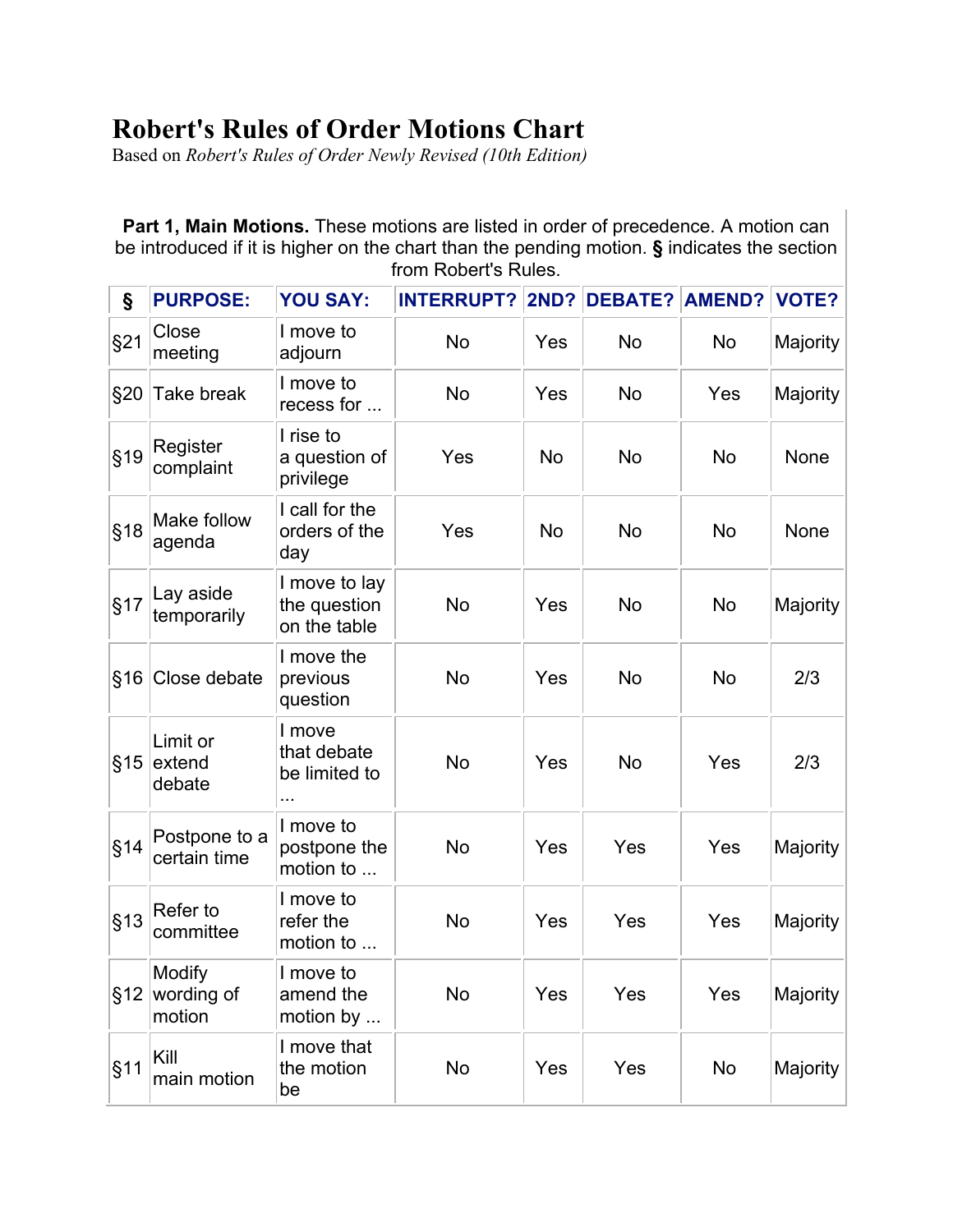|          |                                                                   | postponed<br>indefinitely |     |     |     |     |          |
|----------|-------------------------------------------------------------------|---------------------------|-----|-----|-----|-----|----------|
| $ \S 10$ | <b>Bring</b><br>business<br>before<br>assembly (a<br>main motion) | I move that<br>[[or "to"] | No. | Yes | Yes | Yes | Majority |

**Part 2, Incidental Motions.** No order of precedence. These motions arise incidentally and are decided immediately.

| Ş   | <b>PURPOSE:</b>                    | <b>YOU SAY:</b>                                        | <b>INTERRUPT?</b> |           | <b>2ND? DEBATE? AMEND?</b> |           | <b>VOTE?</b> |
|-----|------------------------------------|--------------------------------------------------------|-------------------|-----------|----------------------------|-----------|--------------|
| §23 | <b>Enforce rules</b>               | Point of<br>Order                                      | Yes               | <b>No</b> | <b>No</b>                  | <b>No</b> | None         |
| §24 | Submit<br>matter to<br>assembly    | I appeal from<br>the decision<br>of the chair          | Yes               | Yes       | Varies                     | <b>No</b> | Majority     |
| §25 | Suspend<br>rules                   | I move to<br>suspend the<br>rules                      | <b>No</b>         | Yes       | <b>No</b>                  | <b>No</b> | 2/3          |
| §26 | Avoid main<br>motion<br>altogether | I object to the<br>consideration<br>of the<br>question | Yes               | <b>No</b> | <b>No</b>                  | <b>No</b> | 2/3          |
| §27 | Divide motion                      | I move to<br>divide the<br>question                    | <b>No</b>         | Yes       | <b>No</b>                  | Yes       | Majority     |
| §29 | Demand a<br>rising vote            | I move for a<br>rising vote                            | Yes               | <b>No</b> | <b>No</b>                  | <b>No</b> | None         |
| §33 | Parliamentary<br>law question      | Parliamentary<br>inquiry                               | Yes               | <b>No</b> | <b>No</b>                  | <b>No</b> | None         |
| §33 | Request for<br>information         | Point of<br>information                                | Yes               | <b>No</b> | <b>No</b>                  | <b>No</b> | None         |

**Part 3, Motions That Bring a Question Again Before the Assembly.** No order of precedence. Introduce only when nothing else is pending.

|                                     | S PURPOSE: YOU SAY: INTERRUPT? 2ND? DEBATE? AMEND? VOTE? |     |                |    |          |
|-------------------------------------|----------------------------------------------------------|-----|----------------|----|----------|
| $\sqrt{\$34}$ Take matter   move to | No.                                                      | Yes | N <sub>o</sub> | No | Majority |